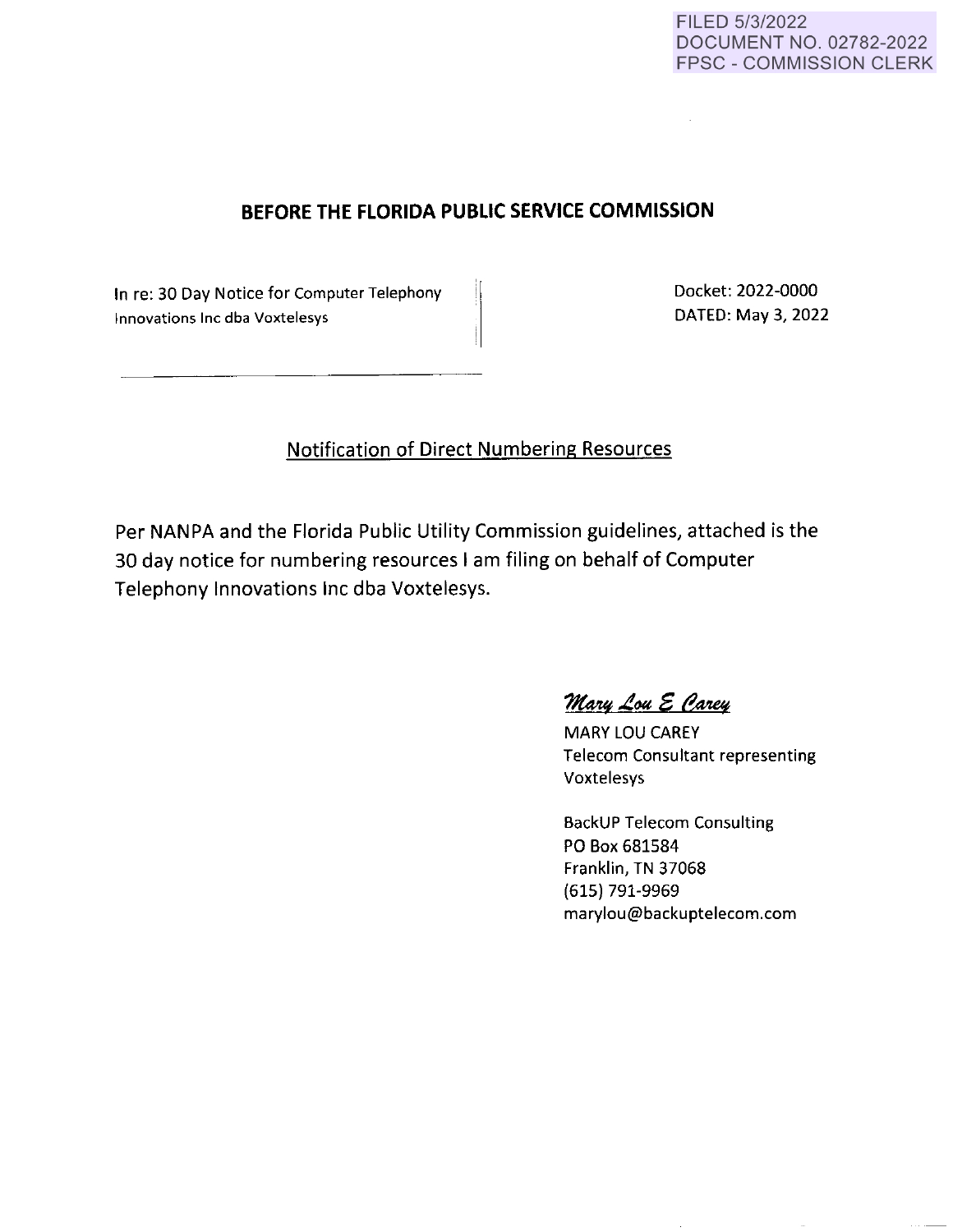

Date: May 3, 2022

Docket: 2022-0000

Florida Public Service Commission Attn: Greg Fogleman 2540 Shumard Oak Blvd Tallahassee, LF 32399-0850 (701) 328-4077

RE: Computer Telephony Innovations Inc dba Voxtelesys -30 Day Notification for Numbers - Interconnected VoIP Providers

To Whom it May Concern:

Computer Telephony Innovations Inc dba Voxtelesys was granted an Interconnected VoIP Numbering Authorization by the FCC under DA 20-1111 / WC Docket No. 20-131 on September 18, 2020.

**Pursuant to the Federal Communications Commission's FCC 15-70 Order, allowing interconnected VoIP providers to obtain resources directly from the North American Numbering Plan Administrator and/or the Pooling Administrator, Assurance Telecom, LLC hereby notifies this Commission of its intent to request the resources identified below (or in attached). We are providing this notice at least 30 days prior to requesting numbers from the Numbering Administrators. <sup>1</sup>**

### **Interconnected VoIP Provider Name and Address**

Computer Telephony Innovations Inc dba Voxtelesys

509 25'" Ave **N** 

Fargo, ND 58102

| <b>Applicant's</b><br><b>IPES OCN</b> | <b>NPA</b> | Rate Center(s)    | Initial/Growth | <b>Quantity of</b><br><b>Thousands-Blocks</b> | <b>Quantity of</b><br><b>CO Codes</b> |
|---------------------------------------|------------|-------------------|----------------|-----------------------------------------------|---------------------------------------|
| 5971                                  | 754/954    | FTLAUDERDL        | Initial        |                                               |                                       |
| 597J                                  | 727        | <b>CLEARWATER</b> | Initial        |                                               |                                       |

**1n addition, below is our regulatory and numbering contact information as required<sup>2</sup> :** 

#### *Regulatory Representative*

**Name: Bruce Burke E-mail: bruce@voxtelesys.net Phone:** (701) 264-8100

<sup>1</sup>47 CFR § 52.15 (g) (3).

2 47 CFR § 52.15 (g) (3) **(iv).**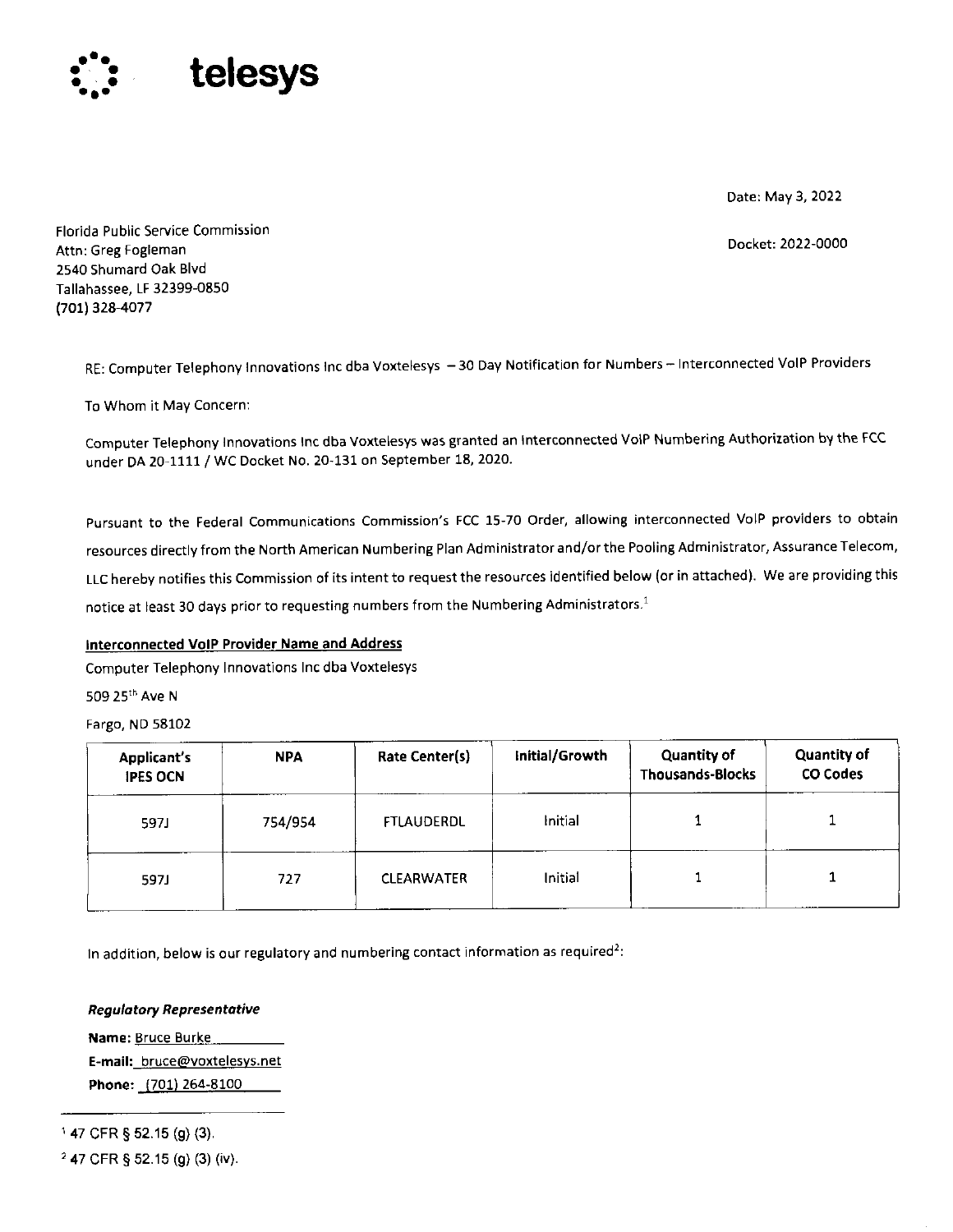### **Numbering Representative**

**Name:** Mary Lou Carey **Address:** PO Box 681584 Franklin, TN 37068 **E-mail:** marylou@backuptelecom.com **Phone:** (615) 796-1111

Further, we understand that we must provide any changes to the contact information within thirty (30) days.

 $\hat{\boldsymbol{\gamma}}$ 

Sincerely,

**Bruce Burke** 

Bruce Burke Secretary/ Treasurer Computer Telephony Innovations Inc dba Voxtelesys 509 25th Ave **N**  Fargo, ND 58102 bruce@voxtelesys.net